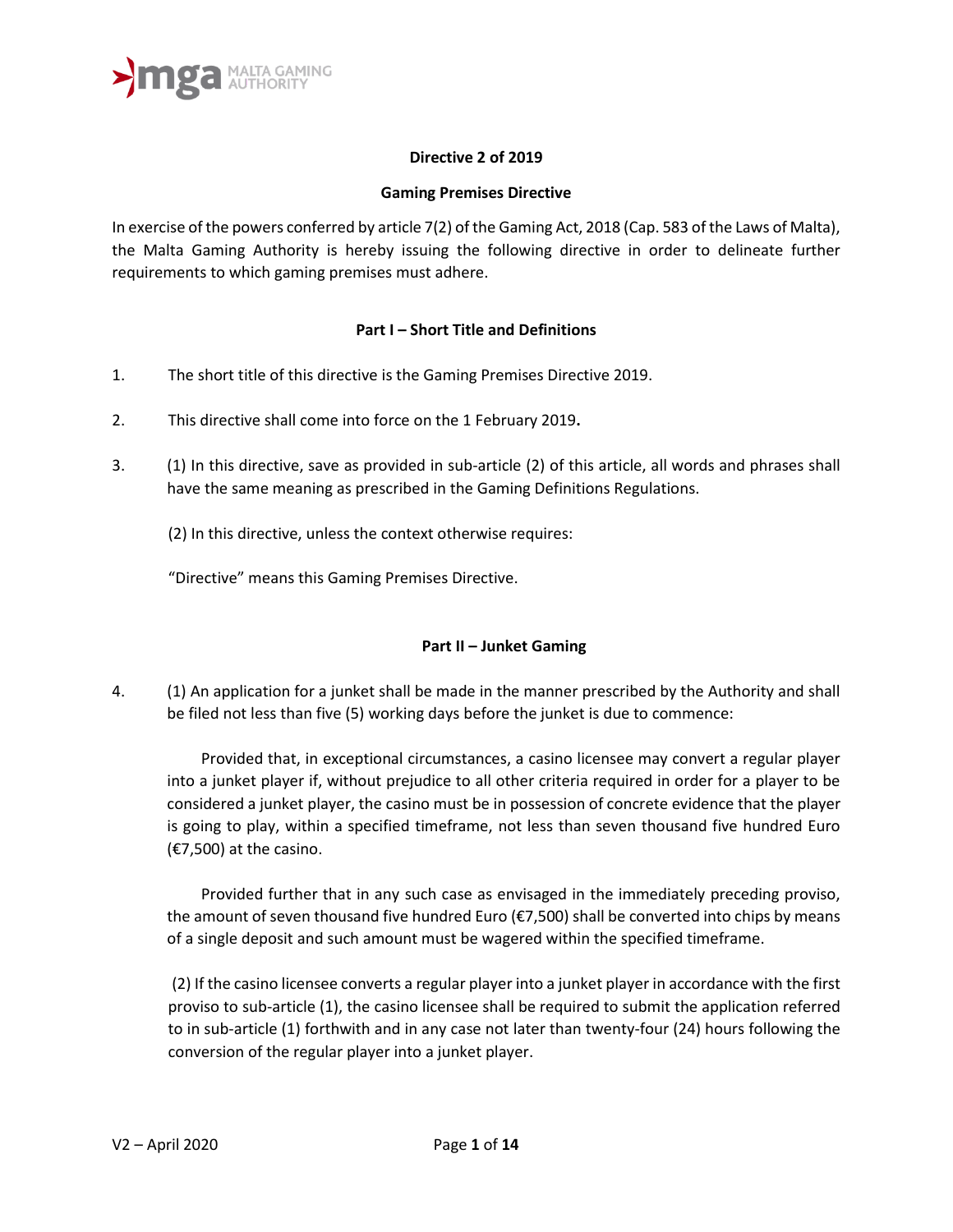(3) If the terms envisaged in sub-article (1) hereof are not adhered to, the casino licensee may, if all other criteria are satisfied, still choose to treat players as junket players, but for the purposes of the Gaming Tax Regulations, Gaming Revenue generated therefrom shall be treated in terms of regulation 5(2) or 5(3) of the Gaming Tax Regulations, as the case may be, rather than regulation 5(5) of the same Regulations.

5. (1) An application for a junket event shall be made in the manner prescribed by the Authority and shall be filed not less than twenty (20) working days before the junket event is due to commence.

(2) For the purposes of holding a junket event, a casino licensee may make use of an extended area which is adjacent to the gaming premises to which the concession issued by Government relates:

Provided that the Authority shall, in its sole discretion, determine whether or not an extended area is adjacent to the casino licensee's gaming premises:

Provided further that for the period during which the extended area is being used for the junket event, no other gaming activity other than the junket event shall be carried out in the same area.

(3) The approval of the extended area referred to in sub-article (2) hereof shall be limited solely to the duration of the junket event.

(4) The extended area referred to in this article shall not be used for a period exceeding fourteen (14) days for a single junket event.

(5) For the duration of the use of the extended area for the purposes of the junket event, the casino licensee shall ensure that it adheres to all requirements to which the gaming premises themselves are required to adhere, including but not limited to surveillance and other security and access control requirements, and the unfettered access required to be granted to officers of the Authority for the performance of their functions in terms of applicable regulatory instruments.

(6) If the term envisaged in sub-article (1) hereof is not adhered to, the casino licensee may, if all other criteria are satisfied, still conduct the junket event, but for the purposes of the Gaming Tax Regulations, Gaming Revenue generated therefrom shall be treated in terms of regulation 5(3) of the Gaming Tax Regulations, rather than regulation 5(5) of the same Regulations:

Provided that in any such case, no extended area may be availed of.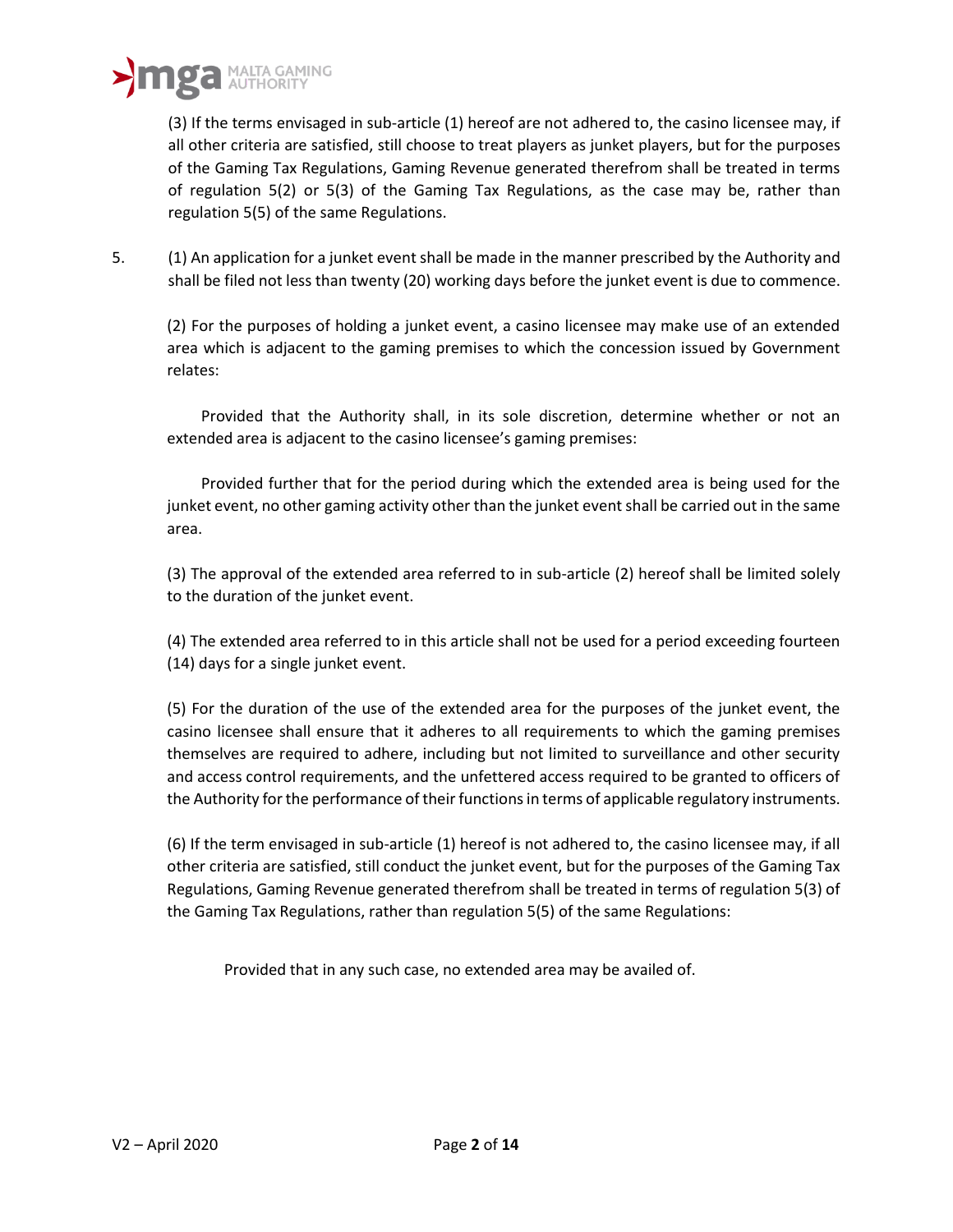

## **Part III – Additional Gaming Premises Requirements**

6. (1) In addition to the obligations established in the other regulatory instruments and in the other applicable Parts of this Directive, gaming premises operators, including operators of controlled gaming premises, shall also adhere to the obligations envisaged in this part.

(2) In this Part, references to "licensee" shall be read and construed as references to gaming premises operators, including operators of controlled gaming premises.

## *Employee and Customer Identification*

7. (1) All employees working in a licensee's gaming premises shall at all times wear a tag for identification purposes.

Provided that the licensee shall keep a register for the purpose of identifying employees.

(2) All such employees shall, at the request of any official of the Authority, provide identification documents for inspection.

8. (1) All persons in gaming premises shall, at the request of any official of the Authority, provide identification documents for inspection:

Provided that such persons may present a personal card issued to them by the gaming premises operator, if through such card the details of such person may be derived from the gaming premises operator's systems.

(2) Failure to provide such documents shall amount to an offence against the Act in terms of the Third Schedule to the Act.

## *Access Control*

9. (1) Licensees shall ensure that all access points to the gaming premises are adequately controlled in order to ensure that no person may access the gaming premises without undergoing the required procedures.

(2) Without prejudice to the generality of the foregoing, the reception area of gaming premises shall be manned at all times by staff of sufficient number and knowledge to ensure that no person gains access to the gaming premises without all applicable regulatory requirements having been satisfied: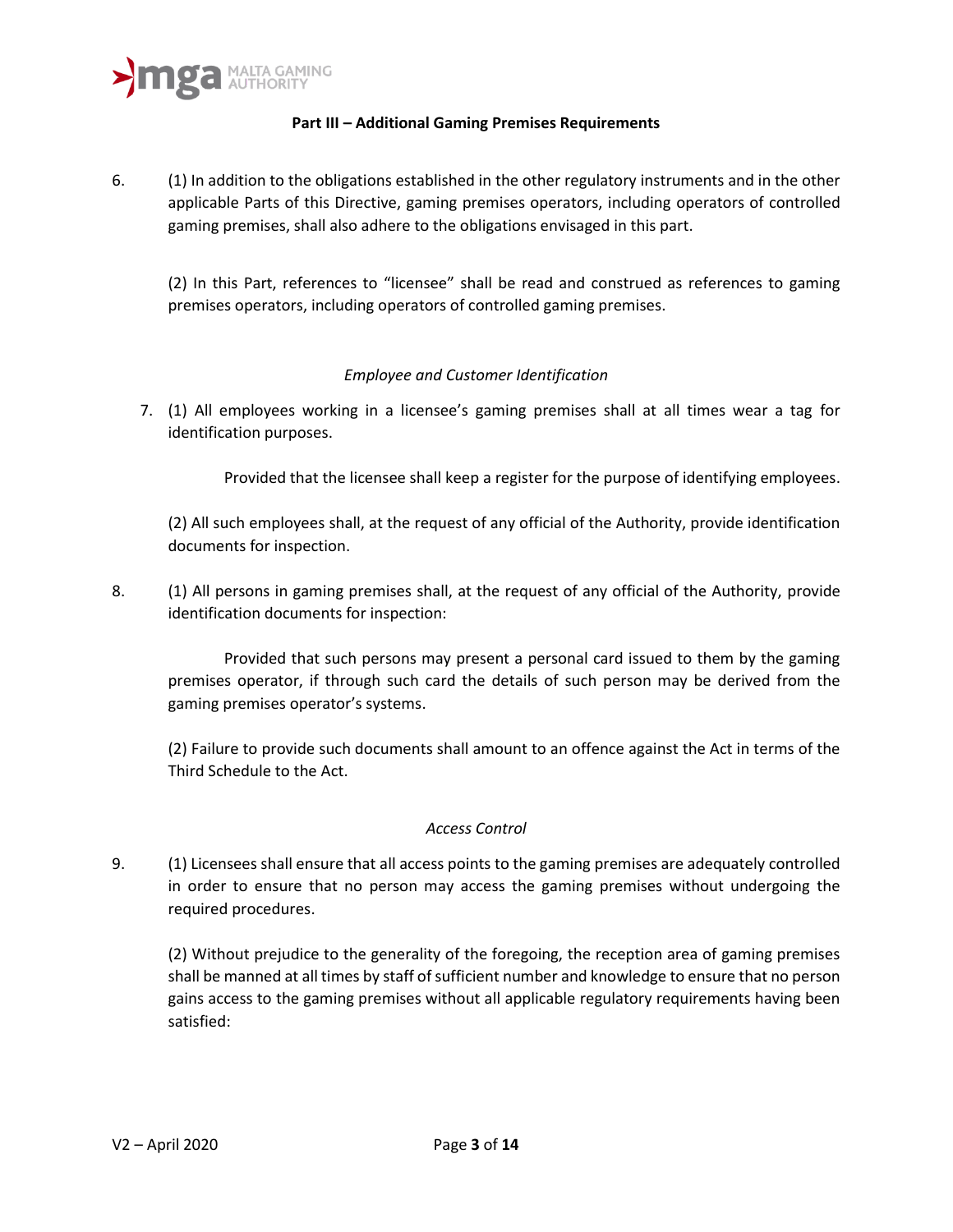Provided that for the sake of clarity, the reception shall be located at the entrance of the gaming premises, or at any rate in such a manner as to ensure that no person may enter the gaming area of such premises prior to passing through the reception.

(3) (a) Licensees shall not be obliged to adhere to the same requirements established in relation to the registration and verification of players with respect to visitors to the gaming premises that are not and do not intend to be players during such visit but shall limit themselves solely to professional and, or academic endeavours. Instead, licensees shall collect solely the following information in relation to such visitors:

- (i) Name and surname;
- (ii) Age;
- (iii) Date of visit;
- (iv) Time of entry and time of egress from the gaming premises;
- (v) Valid identification document; and
- (vi) Purpose of visit, including some manner of confirming that the purpose of the visit is professional and, or academic in nature.

(b) Notwithstanding any other regulatory instrument, visitors registered in terms of paragraph (a) hereof need not be of the minimum required age for entry into the gaming premises:

Provided that in any such case, the gaming premises operator is required to take additional precautions to ensure that such persons do not in fact make use of the operator's gaming service:

Provided further that in no case shall such persons be less than sixteen (16) years of age.

(c) The list and details of visitors that visit solely for professional and, or academic endeavours shall be kept in a separate list to the list of registered players referred to in article 30(4) of the Gaming Authorisations and Compliance Directive.

## *Unattended Money or Chips*

10. Money or money's worth, including but not limited to chips and, or tickets found lying unclaimed in gaming premises by any person shall be immediately presented to the licensee or to any person acting on the licensee's behalf and who is present in the gaming premises and, unless claimed by its owner, shall be deposited and kept in a register for that purpose in the gaming premises. Any amount which remains outstanding in the said register at the end of each calendar month shall be deemed to be, and shall be written as, Gaming Revenue for that particular month.

## *Win Certificates*

11. Where a player in gaming premises requests a certificate attesting that he won a certain amount in order for him to be able to provide proof of its source, the following provisions shall apply: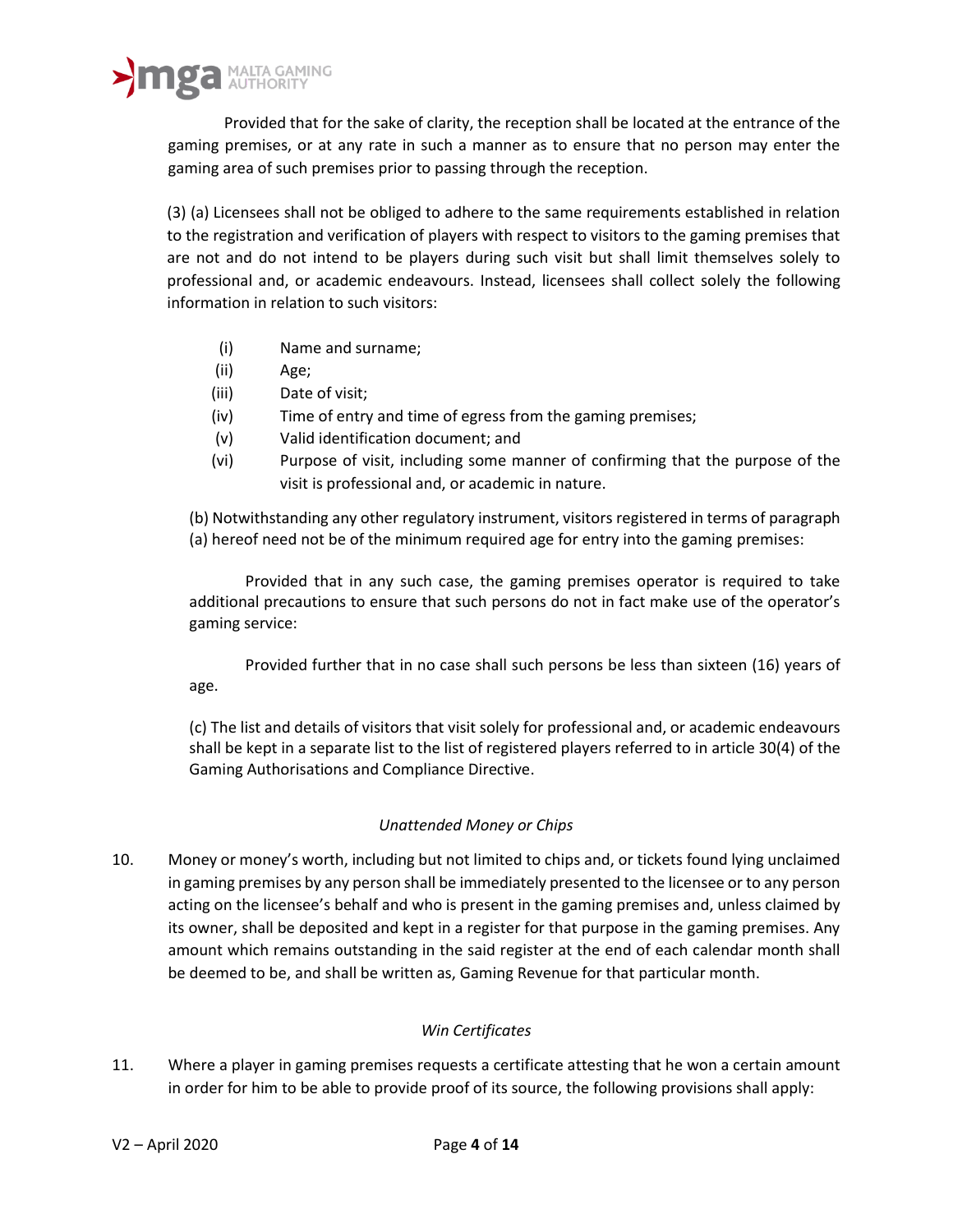

(a) The licensee may not refuse to issue a win certificate in cases where the winnings are not less than two thousand Euro (€2000):

Provided that the licensee may refrain from issuing win certificates for winnings made from pool betting, betting exchange, peer-to-peer poker, and, or other peer-topeer games:

Provided further that where this is the case, players that wish to engage in such games shall be warned beforehand by the licensee, in a manner which is clearly documented and verifiable, that win certificates shall not be issued;

- (b) The certificate shall cover solely the amount that was won by the player, and shall in no case attest to the source of the money used to place the wagers;
- (c) The certificate shall contain at least the following information:
	- (i) All identification details of the player, duly verified;
	- (ii) How the amount was won, including the game or games that were played to achieve the result; and
	- (iii) The endorsement of two of the persons exercising a key function within the licensee:

Provided that the endorsement of the Money-Laundering Reporting Officer alone shall also be sufficient.

(d) The licensee shall keep a copy of all Win Certificates and keep them in a register kept specifically for such purpose.

#### *Surveillance*

- 12. (1) Licensees shall, for the purpose of ensuring security within the gaming premises, install and keep in good working order a surveillance system equipped with high-resolution imagery and high-definition sound reception which ensures that:
	- (a) All gaming devices and access points to the gaming premises are clearly visible; and
	- (b) Speech is clearly audible and recorded in the following areas:
		- (i) The reception;
		- (ii) The count room;
		- (iii) In land-based casinos, at each gaming table; and
		- (iv) In land-based casinos, at the cash desk.

(2) The licensee shall ensure that the surveillance system is handled by adequately trained staff.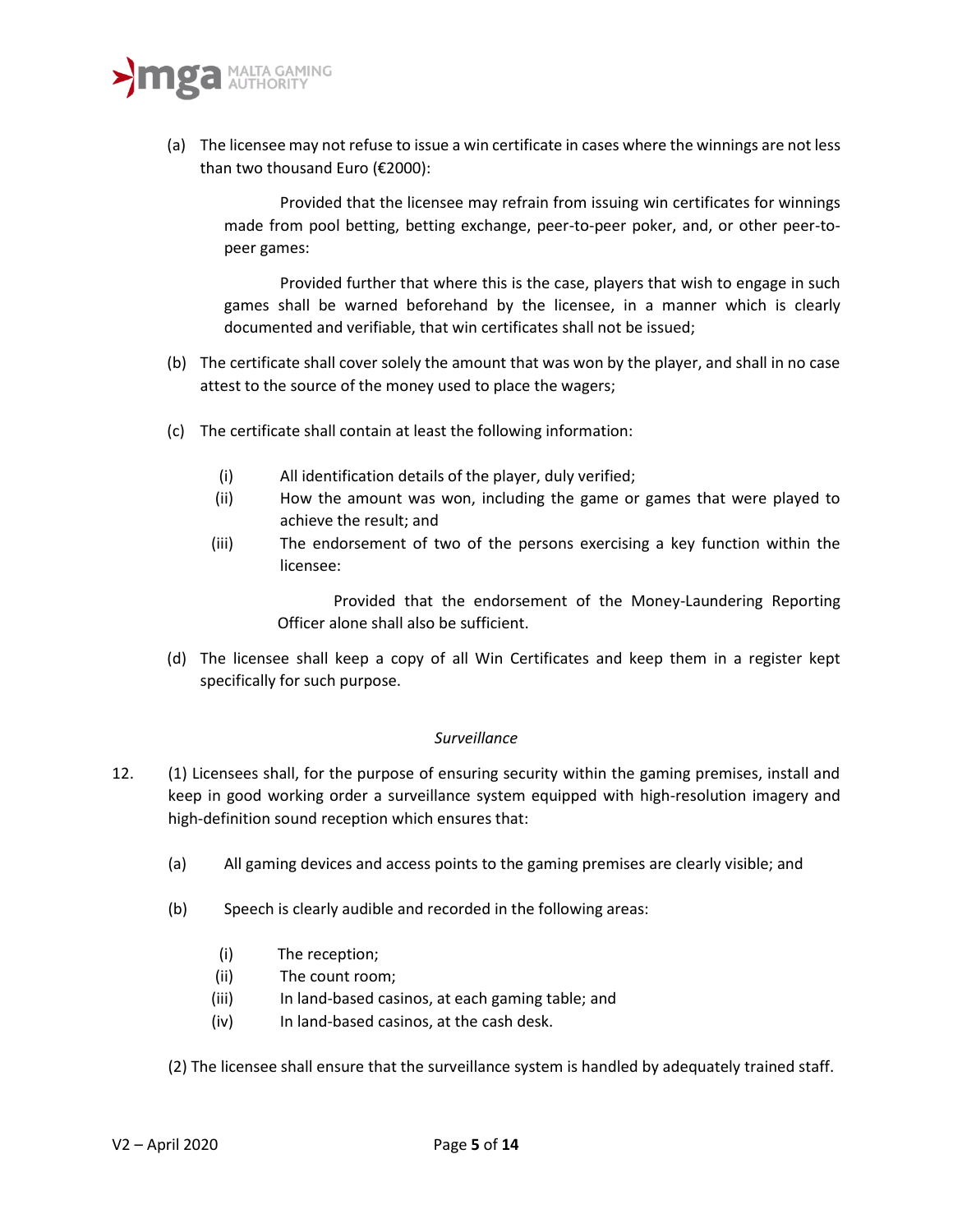

(3) Surveillance systems shall be set up in such a manner to ensure that the electrical power flowing thereto remains uninterrupted to ensure that the system is in operation during all hours in which staff and, or players are in the gaming premises.

(4) Audio and video recordings shall be retained by the licensee for not less than thirty (30) days from the date which they relate to.

## *Device Restrictions*

13. (1) For the sake of clarity, the restrictions envisaged herein are without prejudice to the restrictions established in the Gaming Premises Regulations.

(2) Gaming tables may only be deployed in gaming premises in possession of a concession in terms of article 11(3) of the Gaming Act.

(3) The only gaming device of an electrical, electronic or mechanical nature which may be used in a bingo hall or for the provision of the gaming service therein shall be the gaming device, the sole purpose of which is to generate the result of the bingo draws.

## **Part III – Gaming Tables**

14. (1) In accordance with article 13 of this Directive, gaming tables may only be deployed in gaming premises in possession of a concession in terms of article 11(3) of the Gaming Act, and "licensee" in this Part shall therefore be construed accordingly to refer solely to such premises.

(2) The procedure of opening and closing a gaming table shall be carried out by no less than three (3) employees of the licensee and shall be monitored at all times through surveillance by a fourth employee, adequately trained in the use of the surveillance system. The procedure and float system to be employed shall be documented in detail and shall require the Authority's approval.

(3) All movements of chips and cash, where applicable, to and from a gaming table shall be documented and monitored through surveillance by adequately trained personnel. In all cases no less than two persons shall be involved in any such procedure, excluding the person monitoring through the surveillance system, and an audit trail shall be kept at all times.

## **Part IV – Counting Procedures**

15. In this Part, the term "licensee" shall be construed in accordance with the Sub-Part to which the relative provision relates.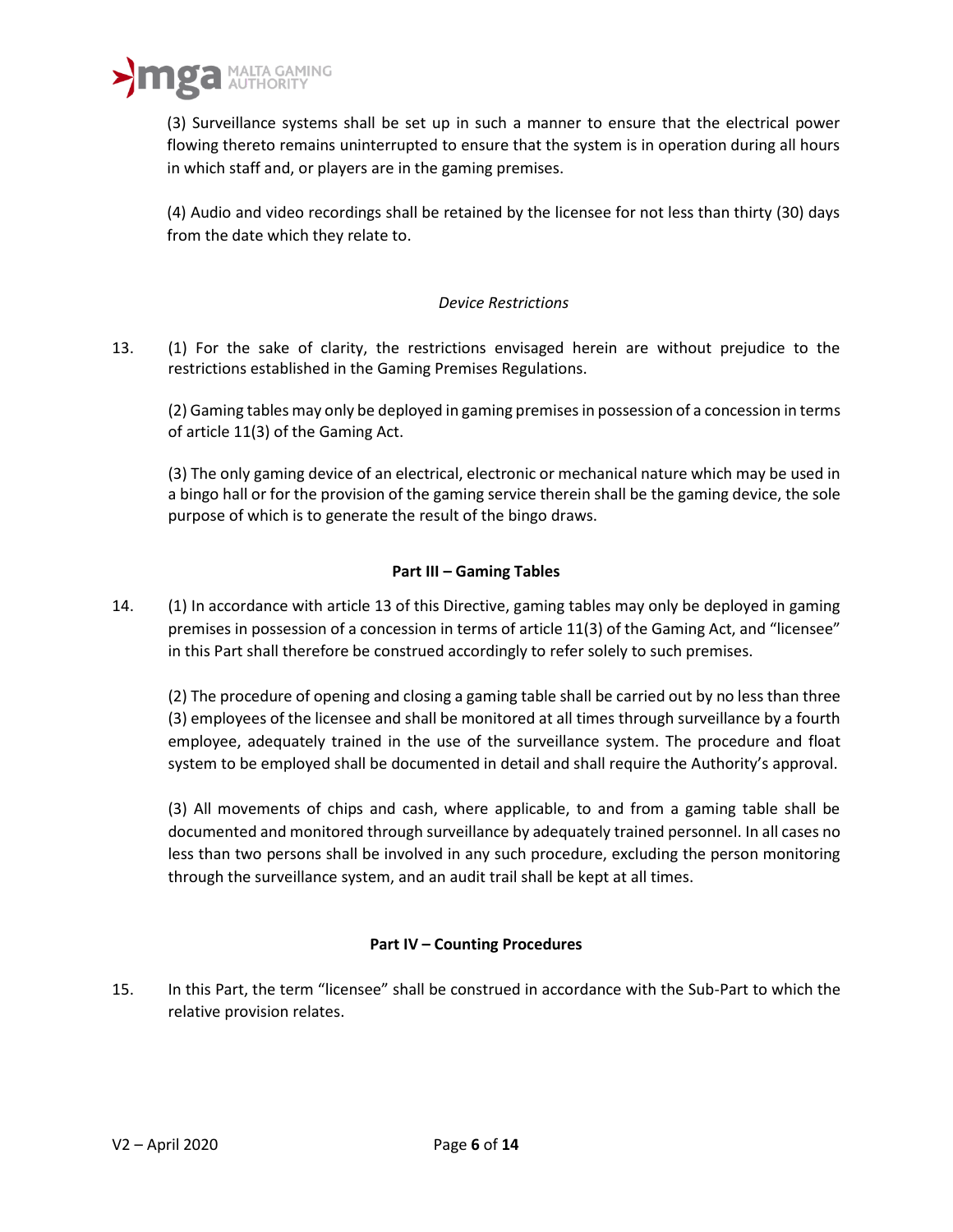#### *Land-based casinos*

- 16. (1) The procedure of counting of revenues made from each gaming device in the licensee's gaming premises shall be determined by the licensee but shall satisfy in all cases the following minimum criteria:
	- (a) The procedure shall take place in a count room designated appositely for that purpose, which shall adhere to the minimum standards established in this Directive and, or in any other binding instrument issued by the Authority;
	- (b) The team of personnel conducting the count shall in no case be less than two (2) or more than four (4) persons, excluding the person monitoring through surveillance:

Provided that where the process is partially automated, the team of personnel shall be not less than two (2) or more than four (4) persons, excluding the person monitoring through surveillance:

Provided further that in each case, the personnel conducting the count shall at all times include the key person in charge of the gaming floor and at least one cashier;

- (c) If, during a count, the personnel conducting it leave the count room, the count must stop, and a reconciliation of what has been already counted must be performed and the monies locked in the safe;
- (d) Money, chips and plaques must be counted at least twice to ensure accuracy, and at the end of the counting procedure, a reconciliation must be carried out;
- (e) The count for each gaming device, including for each gaming table, shall be separately recorded showing the total for each individual denomination of cash, chips, plaques, and the details of all fills and credits where applicable;
- (f) All drop boxes and stackers shall be clearly numbered. Before the opening of a drop box or stacker, it shall be clearly visible and its unique number legible through surveillance;
- (g) The following verbal announcements shall be made in a voice which is clearly audible through surveillance:
	- (i) For every drop box or stacker, its unique number shall be read out before its opening;
	- (ii) After emptying the contents of every drop box or stacker, the contents thereof must be made visible to the camera and the word "empty" shall be uttered;
	- (iii) The total drop and result elicited from an emptied drop box or stacker, including a call of the denomination of the currency;
	- (iv) In the reconciliation process, all cash and plaques by denomination; and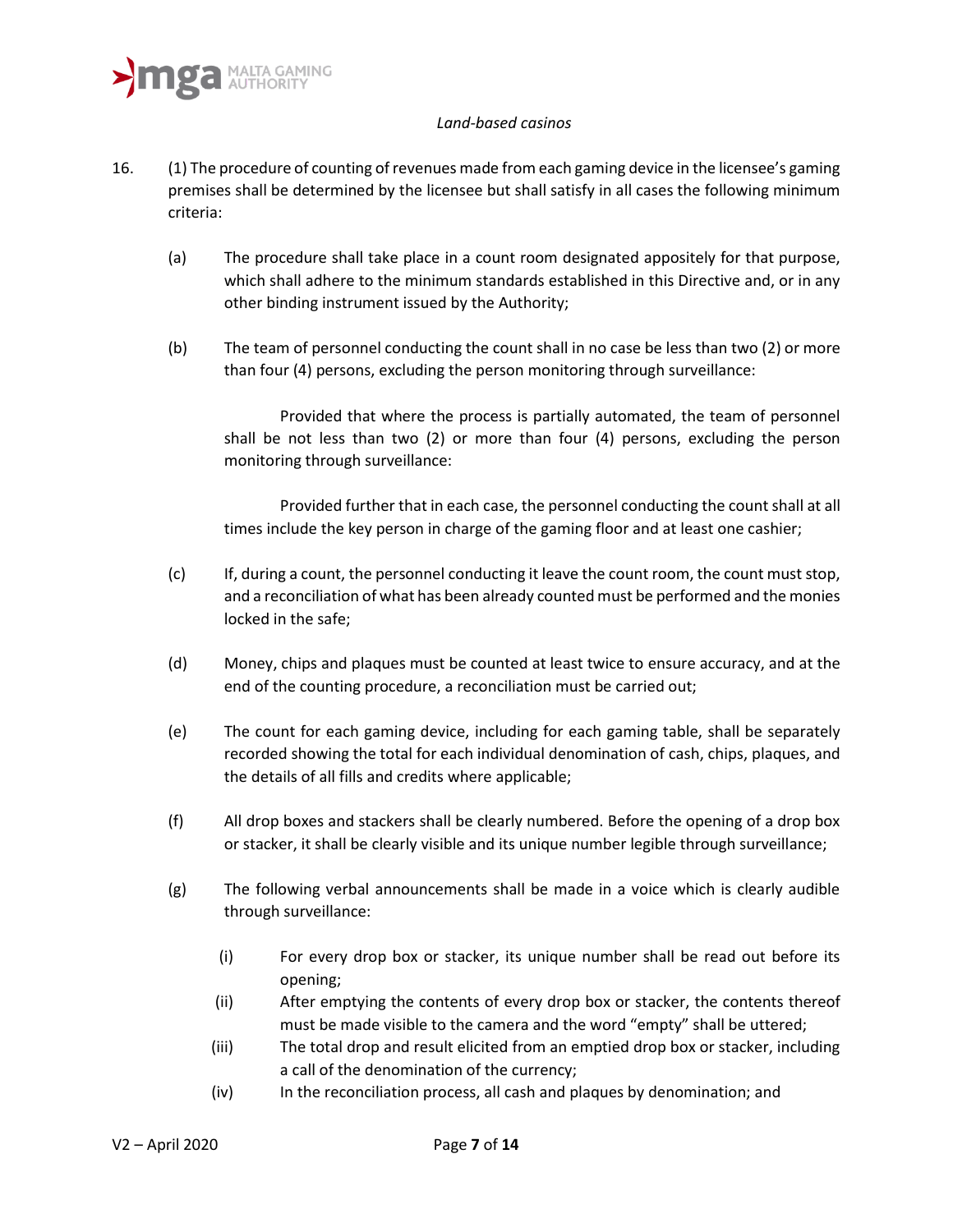(v) When the count is completed, the total drop and final result of the count:

Provided that the licensee shall have in place adequate procedures to ensure that any variance discovered during such count is duly resolved.

(2) Counts are to be supervised by at least one person monitoring through surveillance at all times. The surveillance of counts shall at all times, without prejudice to all other requirements, satisfy the following minimum criteria:

- (a) The cash counting machine used in the count must be visible and its display clearly legible through surveillance at all times, without exception;
- (b) The denomination of currency notes and, or coins fed to the cash counting machine shall also be clearly visible and legible through surveillance at all times, without exception;
- (c) The surveillance system must have an unrestricted view of all elements of the counting procedure, including the area where uncounted money, chips or plaques are stored during the count, and including walls, access points, counting machines, vaults, safes and the general work surface; and
- (d) Not less than one piece of audio-visual recording equipment shall be at all times focused on the amount displays of the counting machine.

(3) The licensee shall have written procedures regulating the carrying out of the count, which shall be submitted to the Authority for its approval.

(4) The count for each gaming device shall be separately recorded, showing the total amount of money, chips and plaques, split by denomination and by gaming device, and shall include all details relating to fills and credits made with respect to that gaming device.

(5) The results of the count/s of a particular business day shall be closed and transmitted to the Authority by not later than 1400 hours of the following business day.

Provided that in exceptional circumstances, the closure of the count of a particular business day may be extended if the casino licensee obtains the prior approval of the Authority.

17. (1) There shall be a room designated solely and exclusively for the conduct of the counting procedure envisaged in article 16.

(2) Access controls shall be present at all times with respect to the count room, and no person other than the employees conducting the count, any person specifically authorised to be there by a legal representative of the licensee, and, or an officer of the Authority or any other person specifically permitted to be present in terms of an applicable law, may be present in the count room during the counting procedure.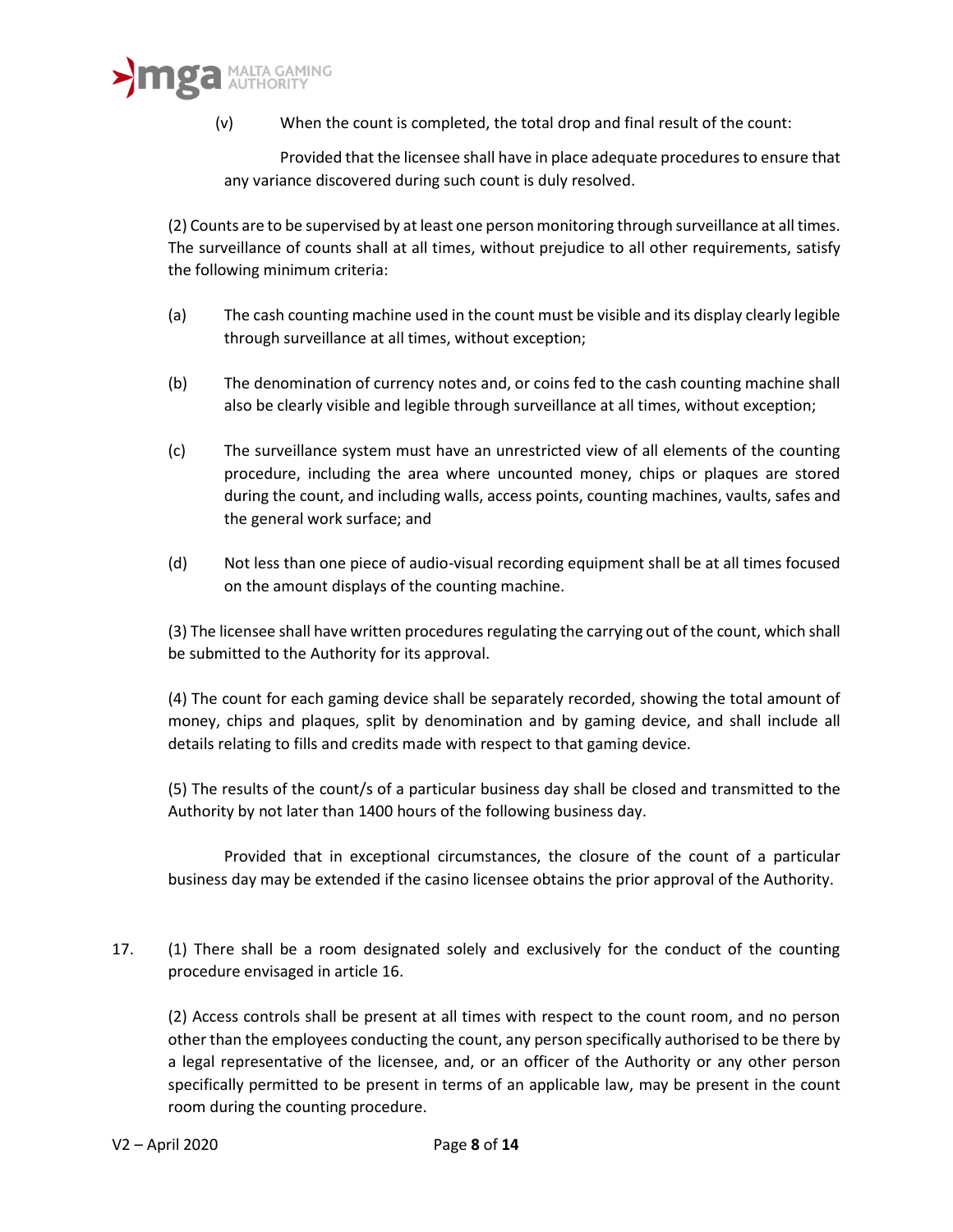(3) Without prejudice to the generality of article 16(1)(a), the count room shall have the following minimum characteristics:

- (a) A clear work surface on which the money, chips and plaques are clearly visible through the surveillance system;
- (b) One or more counting machines;
- (c) A designated area within the count room where stackers and, or drop boxes are placed, oriented in such a manner as to ensure that empty stackers and drop boxes are clearly distinguishable from full stackers and drop boxes through the surveillance system;
- (d) Trays which clearly distinguish between different denominations of chips, plaques and money in a manner clearly visible through the surveillance system;
- (e) A safe, vault or other means of keeping the money, chips and plaques adequately secure in case the count needs to be stopped and the employees carrying out the count vacated; and
- (f) A surveillance system designed in such manner as to have full visibility of the process, including sound, with such clarity as to enable the count to be surveilled in an effective and rigorous manner.

# *Bingo Halls and Controlled Gaming Premises*

18. (1) Bingo halls and controlled gaming premises shall carry out the procedure of counting of revenues no less than once a week.

(2) The count procedure to be carried out by bingo halls and controlled gaming premises shall be required to adhere to the requirements of this Sub-Part.

- 19. (1) The procedure of counting of revenues made from each gaming device in the bingo hall or controlled gaming premises, as the case may be, shall be determined by the licensee in accordance with procedures which shall require the Authority's approval, but shall in all cases satisfy the following minimum criteria:
	- (a) The team of personnel conducting the count shall in no case be less than two (2) or more than four (4) persons:

Provided that such team shall at all times include at least one person exercising a key function;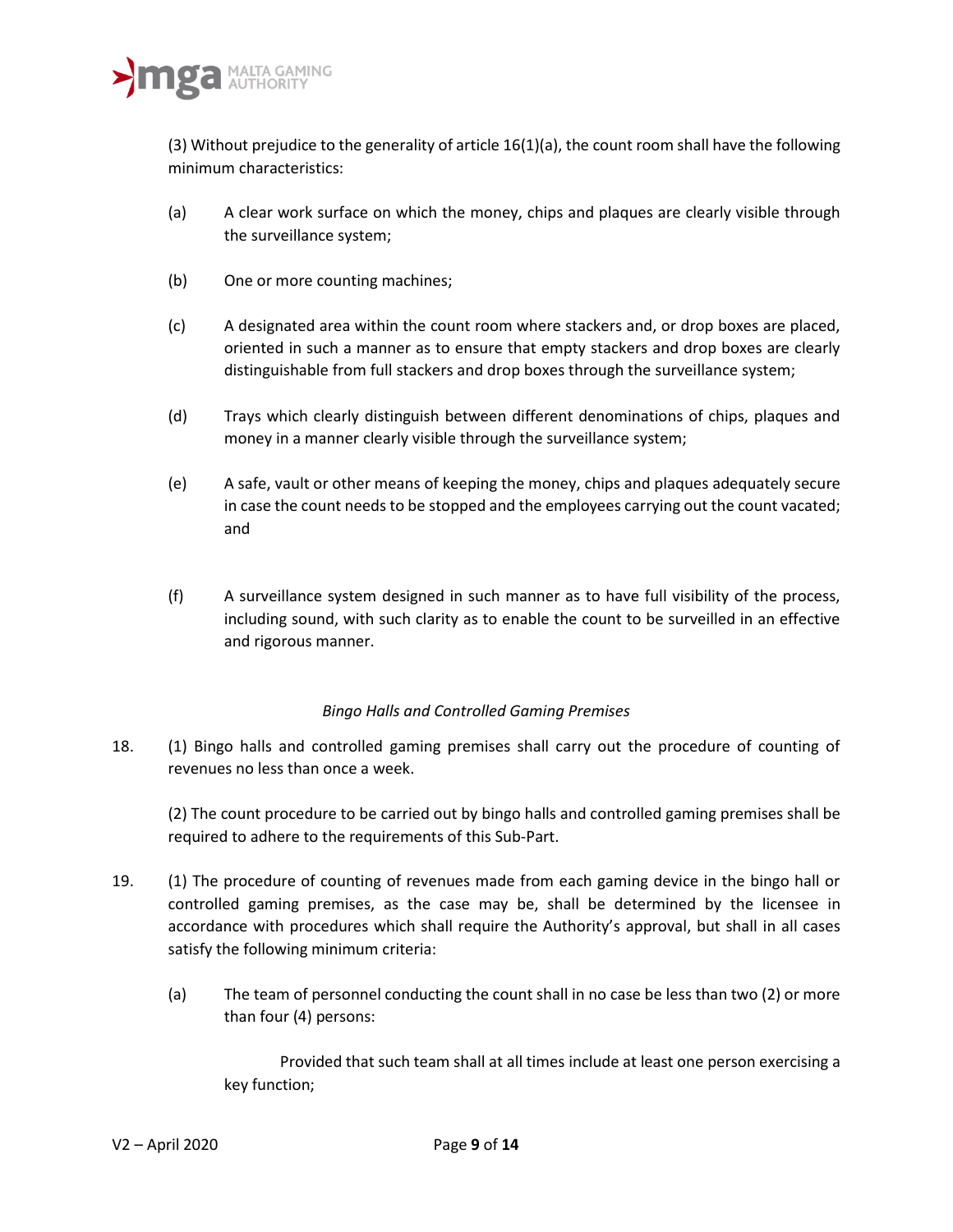- (b) The denomination of currency notes and, or coins counted shall be clearly visible and legible through surveillance at all times, without exception;
- (c) All containers storing money and, or tickets or other representation of value shall be clearly numbered. Before the opening of such container, it shall be clearly visible and its unique number legible through surveillance:

Provided that for the sake of clarity, each container shall have a unique number which corresponds to a specific gaming device;

- (d) The following verbal announcements shall be made in a voice which is clearly audible through surveillance:
	- (i) For every container referred to in paragraph (c) hereof, its unique number shall be read out before its opening;
	- (ii) For every container referred to in paragraph (c) hereof, the phrase "empty box" shall be uttered after the removal of all its contents;
	- (iii) The result total elicited from the emptied container, including a call of the denomination of the currency and, or tickets or other representation of value; and
	- (iv) When the count is completed, the final result thereof.

(2) For controlled gaming premises, the count for each gaming device shall be separately recorded, showing the total amount of money, tickets and, or other means of representation of value, split by denomination and by gaming device.

(3) The licensee shall inform the Authority of the date, time and place where the count will take place, in such manner as the Authority may prescribe, which shall not be less than once every calendar week.

(4) The results of the count shall be transmitted to the Authority by not later than 1400 hours of the following day.

Provided that in exceptional circumstances, the closure of the count of a particular business day may be extended if the licensee obtains the prior approval of the Authority

20. (1) The count shall be carried out in a place which has the necessary features to adhere to all applicable regulatory instruments, including but not limited to the features listed in article 17 of this Directive.

(2) Access controls shall be present at all times, and no person other than the employees conducting the count, any person specifically authorised to be present by a legal representative of the licensee and, or an officer of the Authority may be present thereat during the count.

(3) The place where the count is carried out shall, without prejudice to the requirements envisaged in article 18, have the following characteristics: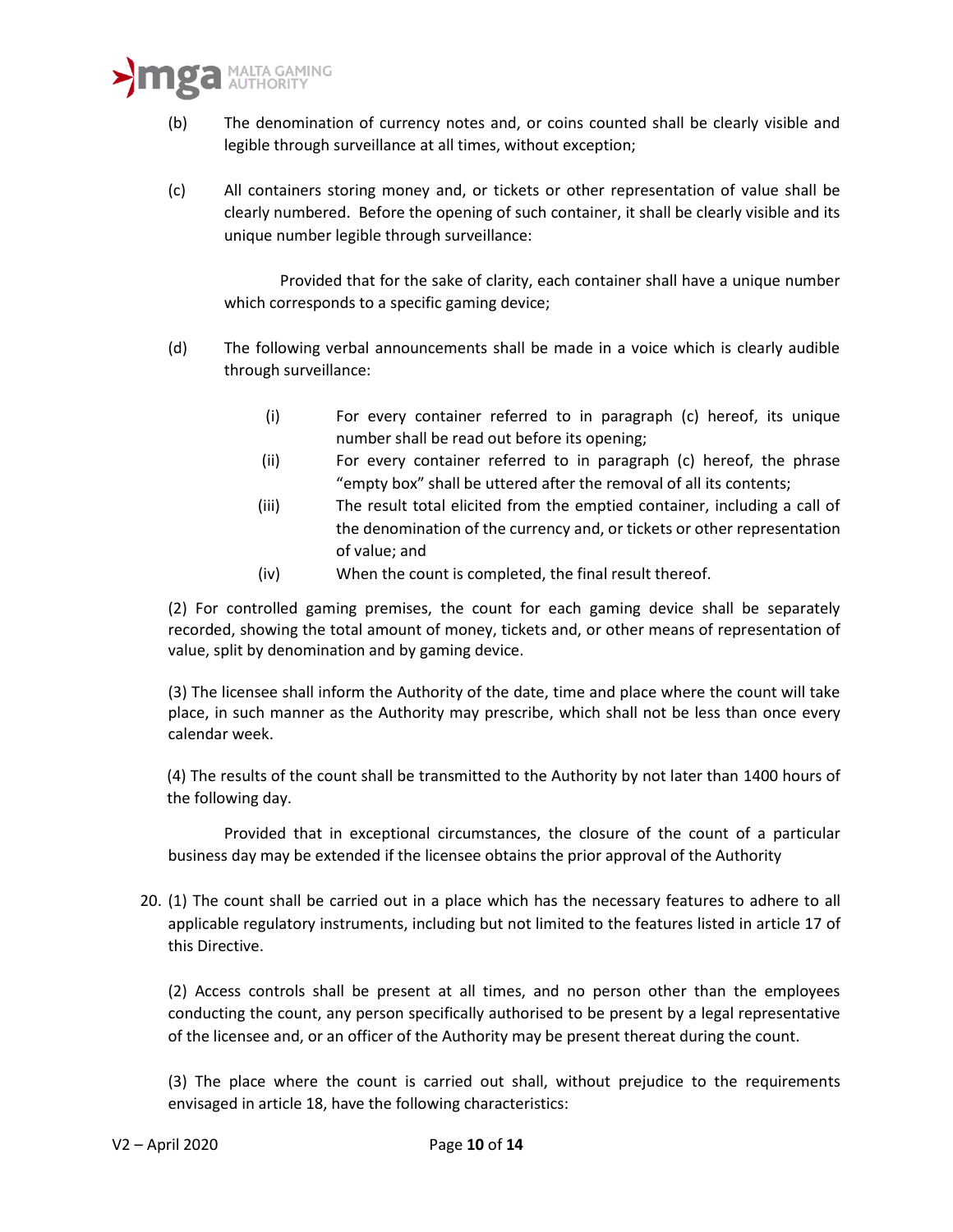

- (a) A clear work surface on which the money, tickets and, or other means of representation of value are clearly visible through the surveillance system;
- (b) Trays which clearly distinguish between different denominations of money, tickets and, or other means of representation of value in a manner clearly visible through the surveillance system; and
- (c) A surveillance system designed in such a manner as to have full visibility of the process, including sound, with such clarity as to enable the count to be surveilled in a rigorous and effective manner.

(4) If the count, or part thereof, is to take place in premises different from the bingo hall or controlled gaming premises, as the case may be, from which the money, tickets and, or other means of representation of value are derived, the licensee shall ensure that:

- (a) The money, tickets and, or other means of representation of value shall be clearly attributable to the premises, and in the case of controlled gaming premises also to the individual gaming device, from which they are derived;
- (b) The filling and emptying of the units in which the money, tickets and, or other means of representation of value must be clearly visible from surveillance; and
- (c) There must be a clear audit trail in relation to the transportation of the money, tickets and other means of representation of value from the bingo hall or controlled gaming premises, as the case may be, to the count room.

# **Part V – Controlled Gaming Premises No Objection Procedure**

21. (1) In accordance with regulation 14 of the Gaming Premises Regulations, in order for premises to be approved as controlled gaming premises they require *inter alia* the relevant Planning Authority permit to be issued for the appropriate class. In anticipation of such application with the Planning Authority, a prospective applicant may request from the Authority a certificate to the effect that it does not, *prima facie,* object to such premises being used as controlled gaming premises.

(2) Such request shall be made in such form and accompanied by such documentation as the Authority may require, which shall include:

- (a) A site plan of the proposed location;
- (b) A plan (scale 1:100) of the premises intended to be used as controlled gaming premises, which shall indicate at least the following: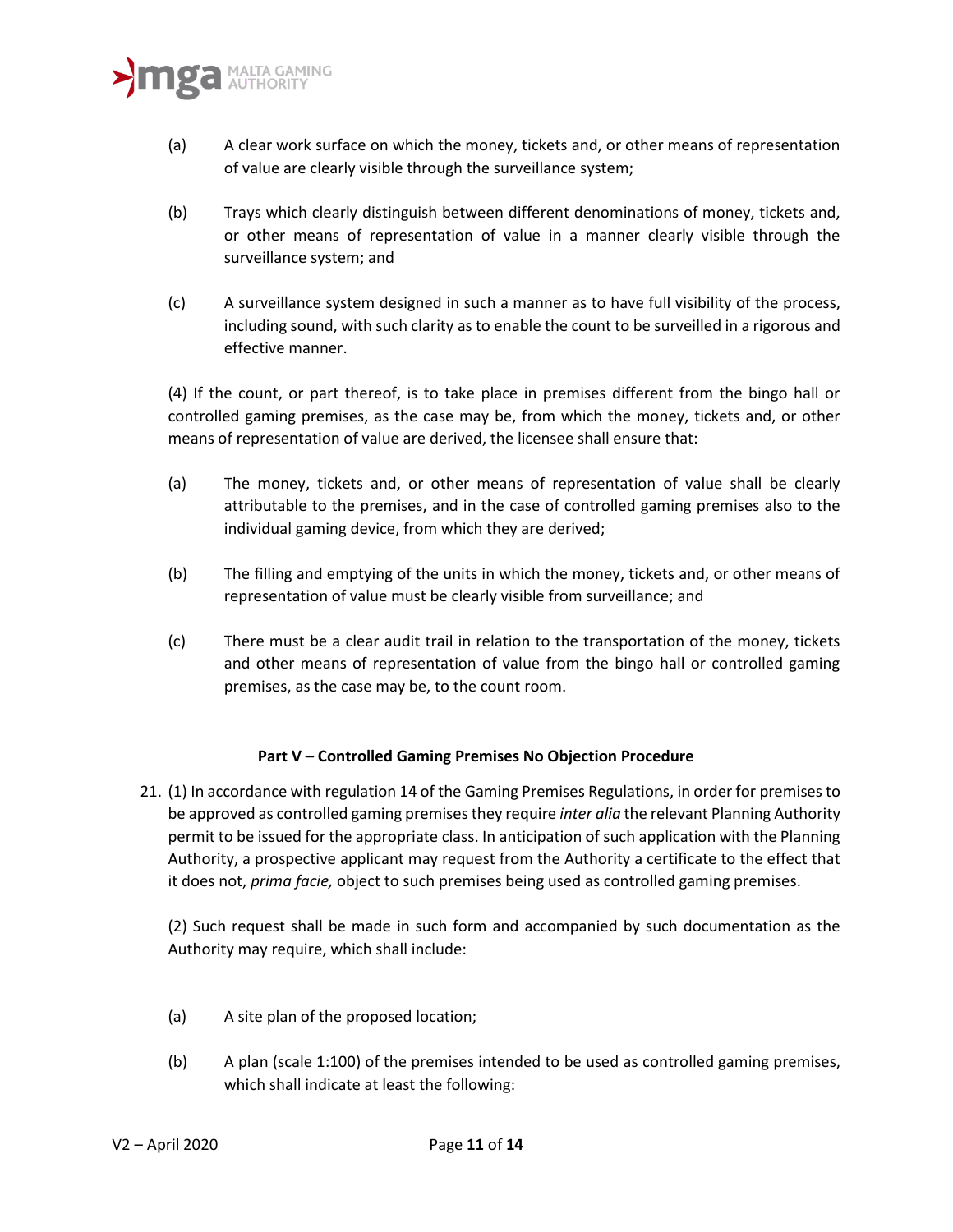

- (i) The area in square metres;
- (ii) The perimeter of the premises;
- (iii) Where the premises include, or consist of, one or more buildings, the location of any external or internal walls of each such building and means of access between buildings, if any;
- (iv) Where the premises form part of another building, the location of any external or internal walls of the building which are included in the premises; and
- (v) The location of each point of entry to, and exit from, the premises, including in each case a description of the place from which entry is made or to which the exit leads.
- (c) A declaration by a warranted architect appointed by the applicant, in such form as the Authority may require, attesting that the proposed premises satisfy the requirements envisaged in regulations 11 and 12 of the Gaming Premises Regulations.

(3) The onus of proving compliance with the applicable legal requirements shall lie with the prospective applicant.

(4) The no objection certificate is without prejudice to the requirement of obtaining the Authority's approval for the relevant controlled gaming premises in terms of regulation 14 of the Gaming Premises Regulations.

(5) The no objection certificate shall remain valid for a period of three (3) months and the Authority may, at its sole discretion, extend the validity of the no objection certificate for a further period of three (3) months, if it receives a written request to this effect.

- 22. The applicant shall publish, in at least one (1) daily newspaper in English and one (1) daily newspaper in Maltese, a notice covering the following information by not later than three (3) working days from the date of issuance of the no objection certificate by the Authority:
	- (a) the name of the person holding the no objection certificate issued by the Authority;
	- (b) the date when the no objection certificate was issued;
	- (c) the address of the proposed controlled gaming premises;
	- (d) instructions as to how the details pertaining to the application being processed by the Authority can be accessed by the public;
	- (e) a statement informing the public that any person wishing to object to the approval of the controlled gaming premises, on the basis of non-conformity with the Gaming Premises Regulations and, or this Directive, is to submit such objection in writing to the Authority within twenty (20) days commencing from the date of publication of the notice.
- 23. Following the issuance of the no objection certificate, the applicant shall affix a notice on the site of the proposed controlled gaming premises containing the information listed in article 22 and such notice shall remain affixed until the termination of the period mentioned in article 22(e) of this Directive.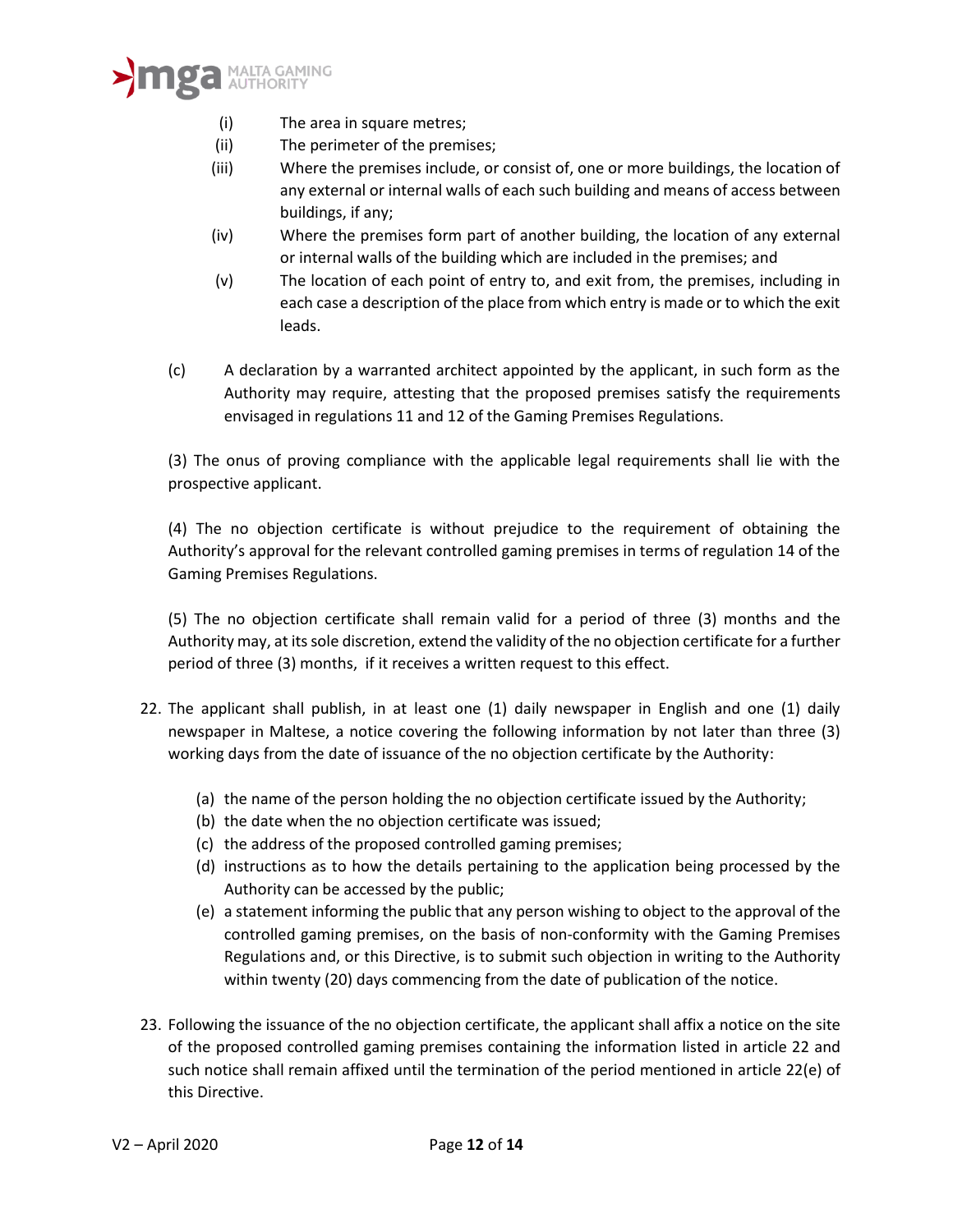

#### **Part VI – Cruise Casino Permits**

24. (1) In this Part:

"call" means when a cruise ship is moored at or within Maltese territory during a particular voyage;

"Gozo" means the land territory of the island of Gozo, including all ports and harbours at which vessels may be moored;

"Maltese territory" means the Maltese territorial waters as regulated under Maltese law;

(2) In addition to the requirements envisaged in regulation 30 of the Gaming Authorisations Regulations, cruise casino permits and cruise casinos shall also comply with the requirements of this Part.

25. (1) Applications for a cruise casino permit shall be made in such form as may be required by the Authority, and shall be made not less than twenty (20) working days prior to the call:

Provided that the Authority may consider a late application subject to a reasonable justification.

(2) The Authority shall not issue a cruise casino approval unless the following provisions are satisfied in addition to those envisaged in regulation 30 of the Gaming Authorisations Regulations:

- (a) The payment, upon submission of the application, of the non-refundable permit fee as established in the Fourth Schedule to the Gaming Licence Fees Regulations; and
- (b) Confirmation that the cruise casino shall be operated solely at any time between six o' clock in the evening (1800 hours) and six o' clock in the morning (0600 hours) of the following day:

Provided that a person who intends to operate a cruise casino within the Maltese territory may only do so on a temporary and occasional basis and subject to the conditions laid out in the Gaming Authorisations Regulations and in this Part:

Provided further that in case of doubt as to whether a cruise casino call is temporary and occasional or otherwise, the Authority shall have the power to conclusively determine the matter after taking into account all matters which the Authority considers relevant in the circumstances:

Provided further that when the cruise casino shall be moored for a minimum of one overnight stay in Malta, and a minimum of one subsequent day in Gozo, or a minimum of one overnight stay in Gozo and a minimum of one subsequent day in Malta, it shall be exempt from payment of the application fee. For the purposes of this proviso "day" shall mean a stay of not less than six (6) hours.